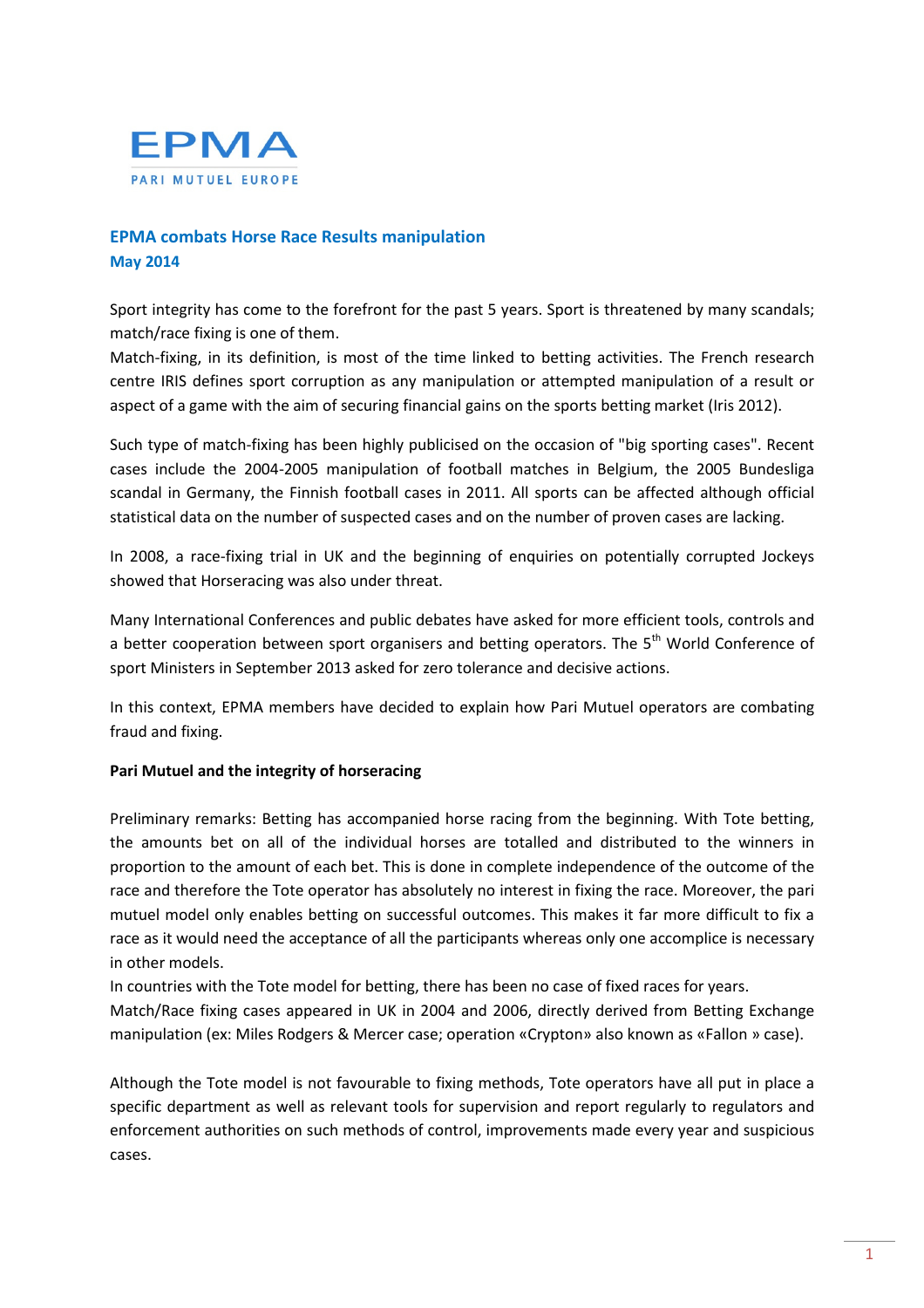# Specific departments to monitor fraud, money laundering and fixing

To refine the knowledge of its customers on accounts and in points of sale and, accordingly, optimize the detection of suspicious transactions, each Tote has created a specific department with such mission.

Departments of "Controls and Incidents" or "security" insure the follow-up and the data analysis necessary for the detection of the transactions and the atypical behaviour which could reveal acts leading to suspicion.

# Organisation and methodology of such departments:

From 1 to 5 persons are usually dedicated to the integrity of the transactions. They usually have set up various methodologies and tools to obtain a complete supervision.

Tools:

- Risks mapping combined with several types of supervisions are set up to optimize the detection of the atypical behaviour of customers which could reveal acts of fraud or laundering
- Automatic Alert systems
- Analysis of data

A dedicated device allows notifying directly agencies in charge of the follow-up of the activity of points of sale when unusual stakes are noticed in a point of sale. These "intelligent" alerts are realized according to the history and to the profile of every point of sale. They are mainly dedicated to the financial supervision of points of sale to avoid irregularities in the taking of bets, bets on credit in particular, but can also be an indicator of fraud.

Bets are monitored in real time. Large amounts bets are detected (beyond a threshold). Pari Mutuel operators also detect certain combinations where there are a lot of big amounts bets.

These combinations are compared with those expected (specialised press, for example) to determine if they are atypical or not.

### Cooperation with Horseracing Authorities:

A live alert, for each race is realised to detect possible concentrations of stakes on certain combinations of bets. This alert allows identifying, possibly before the departure of the race, atypical bets with regard to combinations not very probable played or their geographical places of recording. In case of suspicious bets, it is planned to alert the concerned racing association and to put winning bets in payment by check in certain countries or to block them;

A specific surveillance for:

- the very big stakes (unique), with, where necessary, an alert to the concerned racing association;
- horses declared non-runner on incident and allowing a customer to obtain a "false winning" without risk before the blocking of the recording on the central system;
- An identification of winning bets representing an important percentage of the net pool.The threshold is usually fixed to 10 %.
- High winnings usually above €100 000